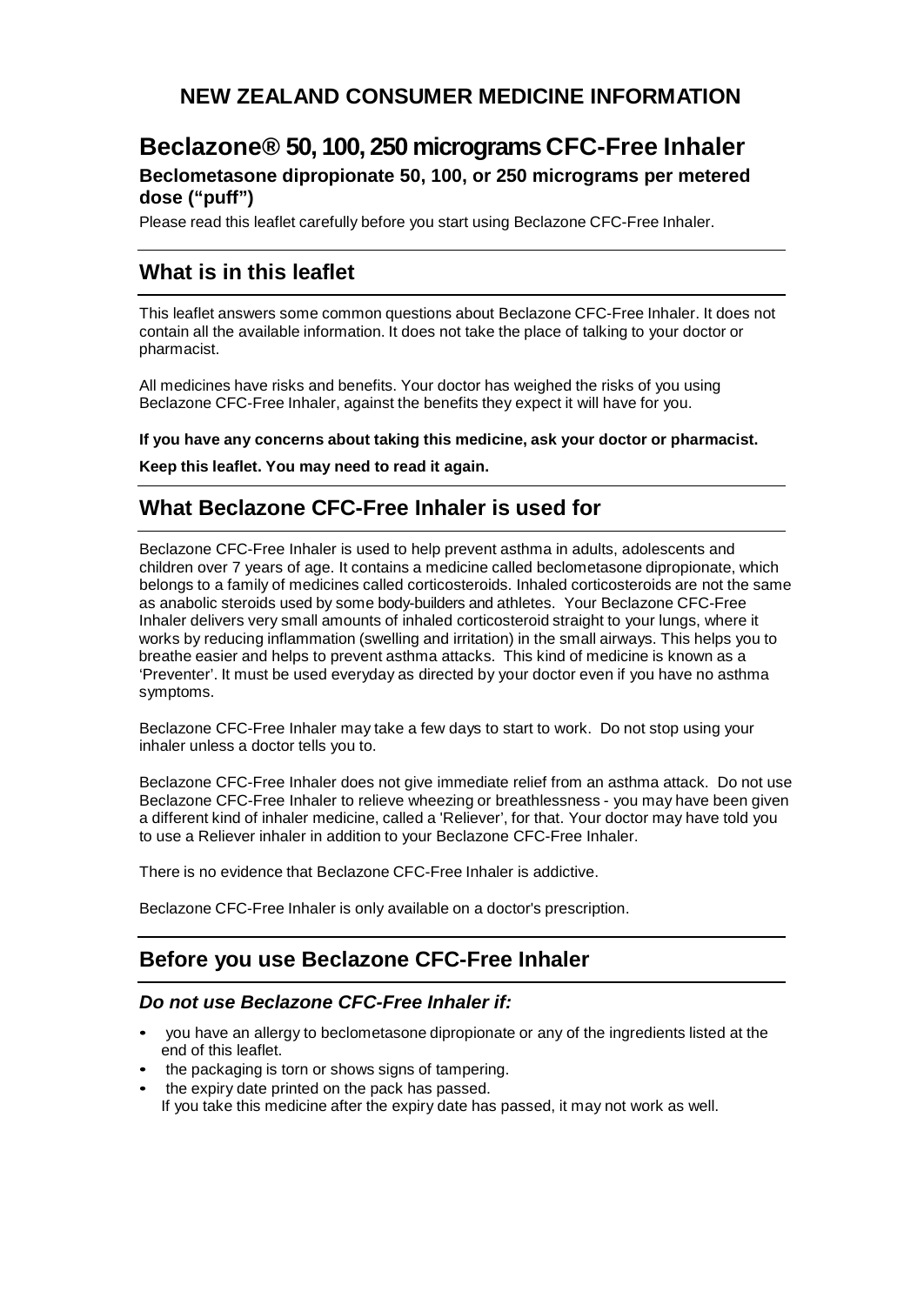## *Before you start to use it*

#### **Tell your doctor or your pharmacist if:**

- 1. you have any allergies to any other medicines or any other substances, such as foods, preservatives or dyes.
- 2. you are pregnant or plan to become pregnant, or if you are breastfeeding or planning to breastfeed. Your doctor will tell you if you should use your inhaler. It is important that asthma is managed well during pregnancy and you should not stop using your inhaler without asking your doctor.
- 3. you are taking other medicines for your asthma, for example, a Reliever inhaler or other corticosteroids in tablet form. If you have started to use Beclazone CFC-Free Inhaler with or instead of corticosteroid tablets, you should continue to carry your warning card (if you have one) until your doctor tells you not to.
- 4. you are taking any other medicines, including any that you buy from a pharmacy, supermarket, or health food shop.
- 5. you currently have an infection. If you use your Beclazone CFC-Free Inhaler while you have an infection, it may hide some of the signs of infection. This may make you think, mistakenly, that you are better or that it is not serious.
- 6. you suffer from, or have ever suffered from tuberculosis (TB)

Do not use Beclazone CFC-Free Inhaler to treat or relieve an asthma attack. **If you are not sure whether you should start using Beclazone CFC-Free Inhaler, contact your doctor or pharmacist.**

# **How to use Beclazone CFC-Free Inhaler**

You will find detailed instructions on how to use your Beclazone CFC-Free Inhaler in each pack. Read these instructions carefully before you use your inhaler.

**If you are not sure how or when to use your inhaler, ask your doctor or pharmacist. An adult should always help a child with their inhaler. A spacer may be helpful when giving Beclazone CFC-Free Inhaler to young children.** Your doctor, practice nurse or pharmacist will explain what a spacer is and how to use it.

## *When to use it and how much to use*

Follow your doctor's instructions on when to use your Beclazone CFC-Free inhaler, and on how many puffs to take. The pharmacy label on your Beclazone CFC-Free Inhaler will usually tell you when to use it and how much to use. If you are not sure, ask your doctor or pharmacist.

## *How long to use it*

Beclazone CFC-Free Inhaler helps control your condition. Therefore you must continue using it everyday, even if you feel better, for as long as your doctor or pharmacist tells you.

## *How to use it*

You should visit your doctor, practice nurse, or pharmacist regularly to check that you are using your Beclazone CFC-Free Inhaler properly. If you are not using it the right way, the medicine may not be helping you as much as it could.

### **Testing your inhaler**

Before using your Beclazone CFC-Free Inhaler for the first time, remove the plastic mouthpiece cap, shake the inhaler well, and release two puffs into the air to make sure that it works. If it has not been used for several days shake it well and release one puff into the air to make sure that it works.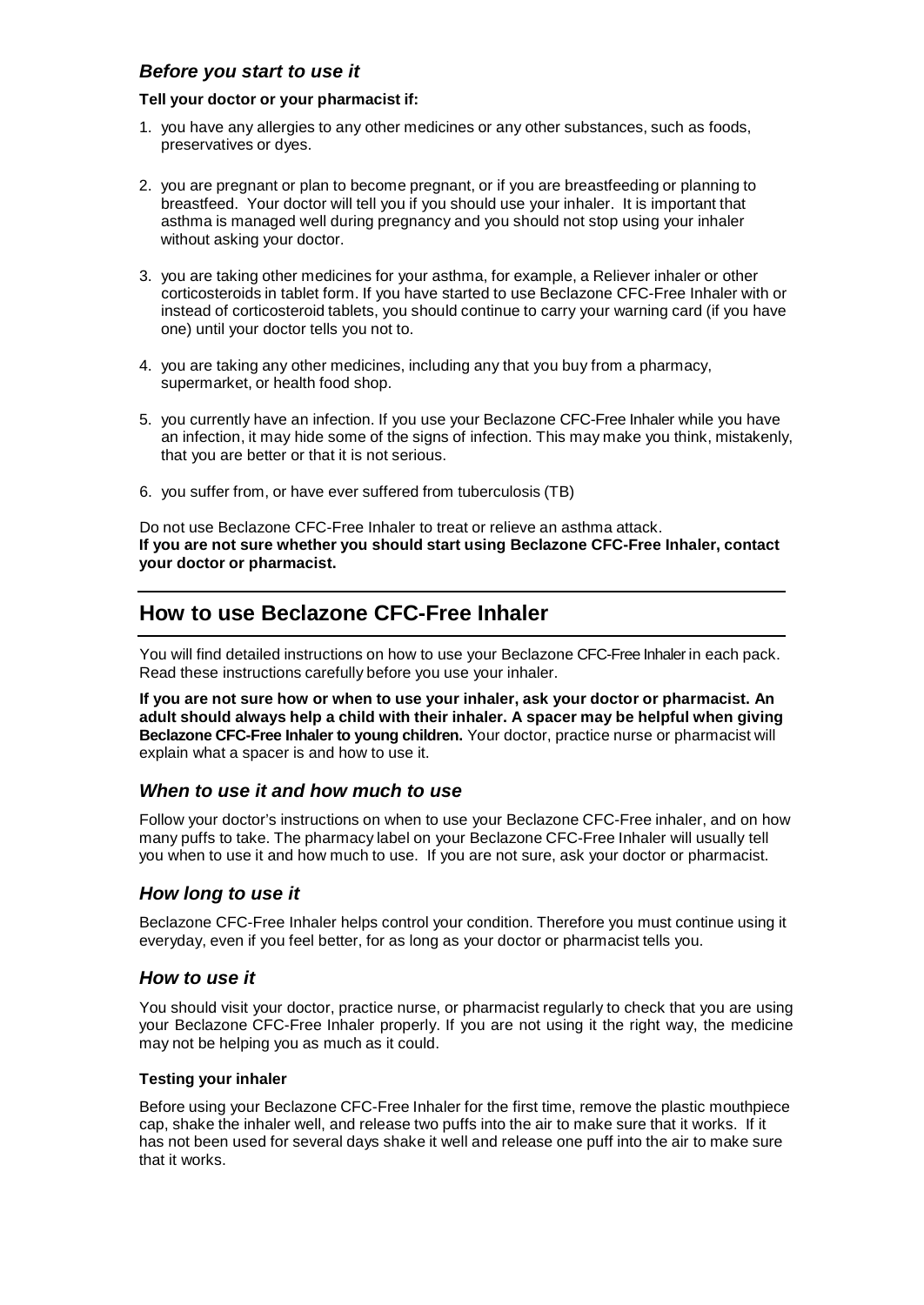### **Using your inhaler**

- 1. Take the cap off the inhaler mouthpiece. Make sure the mouthpiece is clean and clear of fluff and dirt.
- 2. Hold the inhaler upright, with your thumb on the base and your first finger on the top of the can. Shake the inhaler vigorously up and down.
- 3. Breathe out normally as far as you comfortably can. Then hold the mouthpiece firmly between your lips. Breathe in slowly and deeply. As you first start to breathe in, press the aerosol can with your first finger to spray the aerosol and release the medicine. Continue to breathe in slowly and deeply.
- 4. Take the inhaler out of your mouth and hold your breath for 10 seconds, or for as long as you comfortably can. Breathe out slowly.
- 5. If you need more than one puff, wait about one minute and then start again from step 2. Put the cap back on the inhaler.

#### **IMPORTANT**

Do not rush step 3. It is important that you start to breathe in as slowly as possible just before using your inhaler. Practice in front of a mirror for the first few times. If you see 'mist' coming from the top of the inhaler or from the sides of your mouth you should start again from step 2.

If your doctor has given you different instructions for using your inhaler, please follow them carefully. Tell your doctor if you have any problems using Beclazone CFC-Free Inhaler.

Children and people with weak hands may find it easier to hold the inhaler with both hands. In this case for step 2 put your two first fingers on the top of the can and both thumbs on the base of the can.

If you find it difficult to breathe in and use your inhaler at the same time, talk to your doctor or pharmacist. It may be better for you to use a spacer with your Beclazone CFC-Free Inhaler. Your doctor, practice nurse, or pharmacist will explain what a spacer is and how to use it.

## *In case you take too much (an overdose)*

If you think that you or someone else has used too much of your Beclazone CFC-Free Inhaler, immediately telephone your doctor or the National Poisons Centre (0800 POISON or 0800 764 766), or go to your nearest Accident & Emergency centre. Do this even if there are no signs of poisoning or discomfort.

### *In case you forget to use it*

If you forget to use your inhaler, do not worry. Take your recommended number of puffs when you remember, then carry on as before. Never use your Beclazone CFC-Free Inhaler more than your doctor has told you to.

# **While you are using Beclazone CFC-Free Inhaler**

### *Things you must do*

- 1. If you have an Asthma Action Plan that you have agreed with your doctor, follow it closely at all times.
- 2. Keep using your Beclazone CFC-Free Inhaler for as long as your doctor or pharmacist tells you.
- 3. Visit your doctor regularly to check on your asthma condition, and that you are using your inhaler properly.
- 4. Make sure you keep a Beclazone CFC-Free Inhaler with you at all times.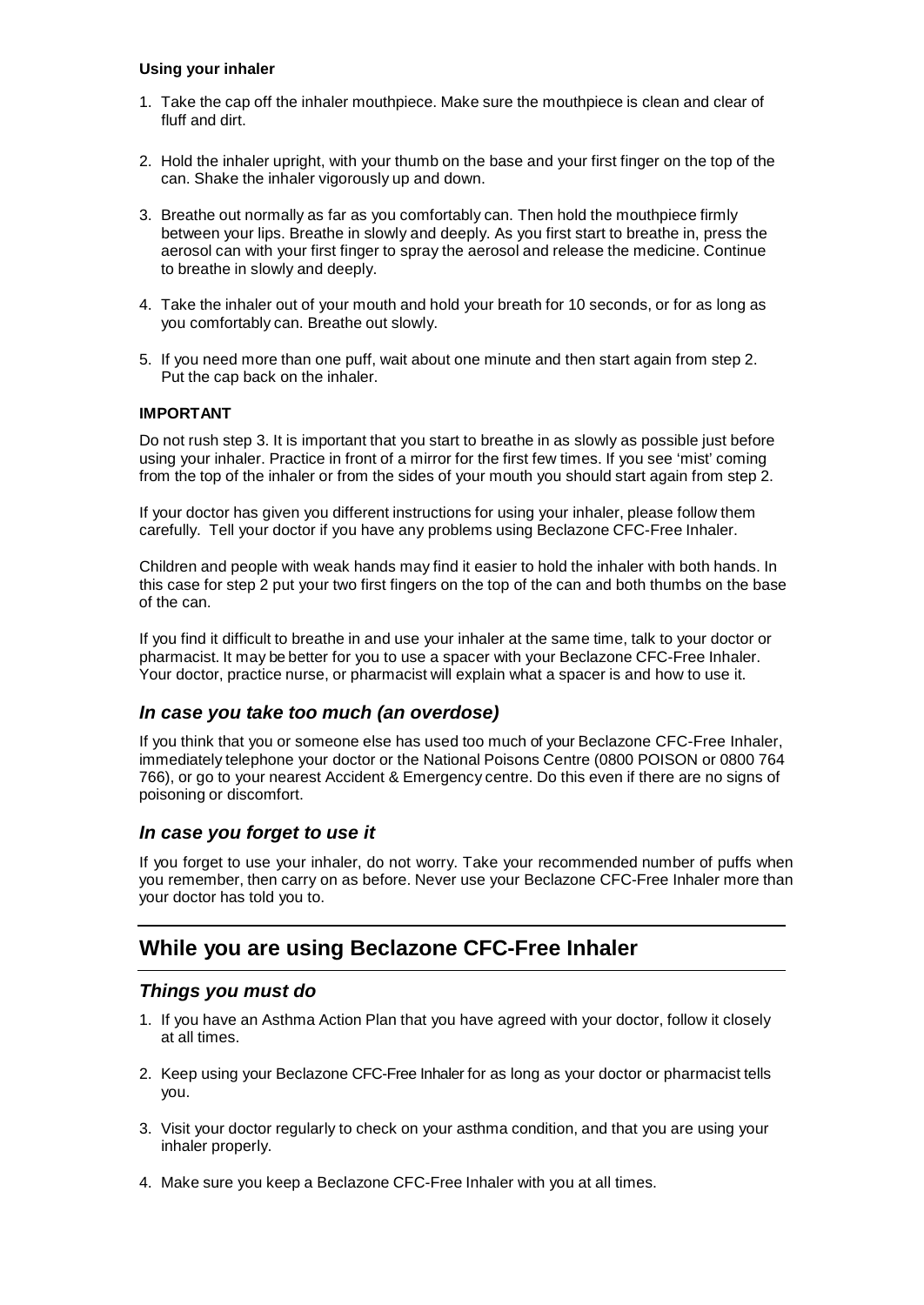- 5. Tell any other doctors, dentists, and pharmacists who are treating you that you are using Beclazone CFC-Free Inhaler.
- 6. If you are about to be started on any new medicine, tell your doctor or pharmacist that you are using Beclazone CFC-Free Inhaler.
- 7. If you plan to have surgery that needs a general anaesthetic, tell your doctor or dentist that you are using Beclazone CFC-Free Inhaler.
- 8. If you become pregnant while using Beclazone CFC-Free Inhaler, tell your doctor or pharmacist.

### *Things you must not do*

- 1. Your doctor has prescribed Beclazone CFC-Free Inhaler only for you. Do not give this medicine to anyone else, even if they have the same condition as you.
- 2. Do not use Beclazone CFC-Free Inhaler to treat any other complaints unless your doctor or pharmacist tells you to.
- 3. Do not stop using Beclazone CFC-Free Inhaler or lower the amount you are using, without checking with your doctor or pharmacist.
- 4. Do not use Beclazone CFC-Free Inhaler to treat or relieve an asthma attack, wheezing or breathlessness - you may have been given a different kind of inhaler medicine, called a 'Reliever', for that.

### *Things to be careful for*

Tell your doctor or pharmacist if you notice that you have a sore mouth, throat, or tongue (or notice white spots in your mouth) or a hoarse voice from using Beclazone CFC-Free Inhaler. These side effects are less likely to happen if you rinse your mouth with water after using your Beclazone CFC-Free Inhaler. Do not stop using your inhaler, unless your doctor tells you to.

# **What if your Beclazone CFC-Free Inhaler doesn't have the usual effect**

It may take a few days for this medicine to work and reaching full effect within 2-3 weeks. Do not stop using your inhaler unless you are told to by a doctor.

If your asthma condition gets worse, tell your doctor. Your doctor may tell you to take extra puffs of Beclazone CFC-Free Inhaler or add another medicine to your treatment. .

**If your breathing suddenly gets worse just after using your Beclazone CFC-Free Inhaler, tell your doctor or pharmacist immediately.** You may need to use your Reliever inhaler for relief.

# **Side effects**

**Tell your doctor or pharmacist as soon as possible if you do not feel well while you are using Beclazone CFC-Free Inhaler.**

Like all other medicines, Beclazone CFC-Free Inhaler may cause some side effects. If they do occur, most will be minor and short-lived. However, some may be serious and need medical attention. Ask your doctor or pharmacist to answer any questions you may have. **If you get any of the following side effects and they worry you, tell your doctor or pharmacist but do not stop using your Beclazone CFC-Free Inhaler:**

A sore mouth, throat, or tongue, or a candida infection ('thrush', which looks like white spots) in your mouth and throat, or a hoarse voice. Rinsing your mouth with water immediately after using your inhaler will help to prevent this. Your doctor may tell you to use a treatment for 'thrush' while you keep using your Beclazone CFC-Free Inhaler.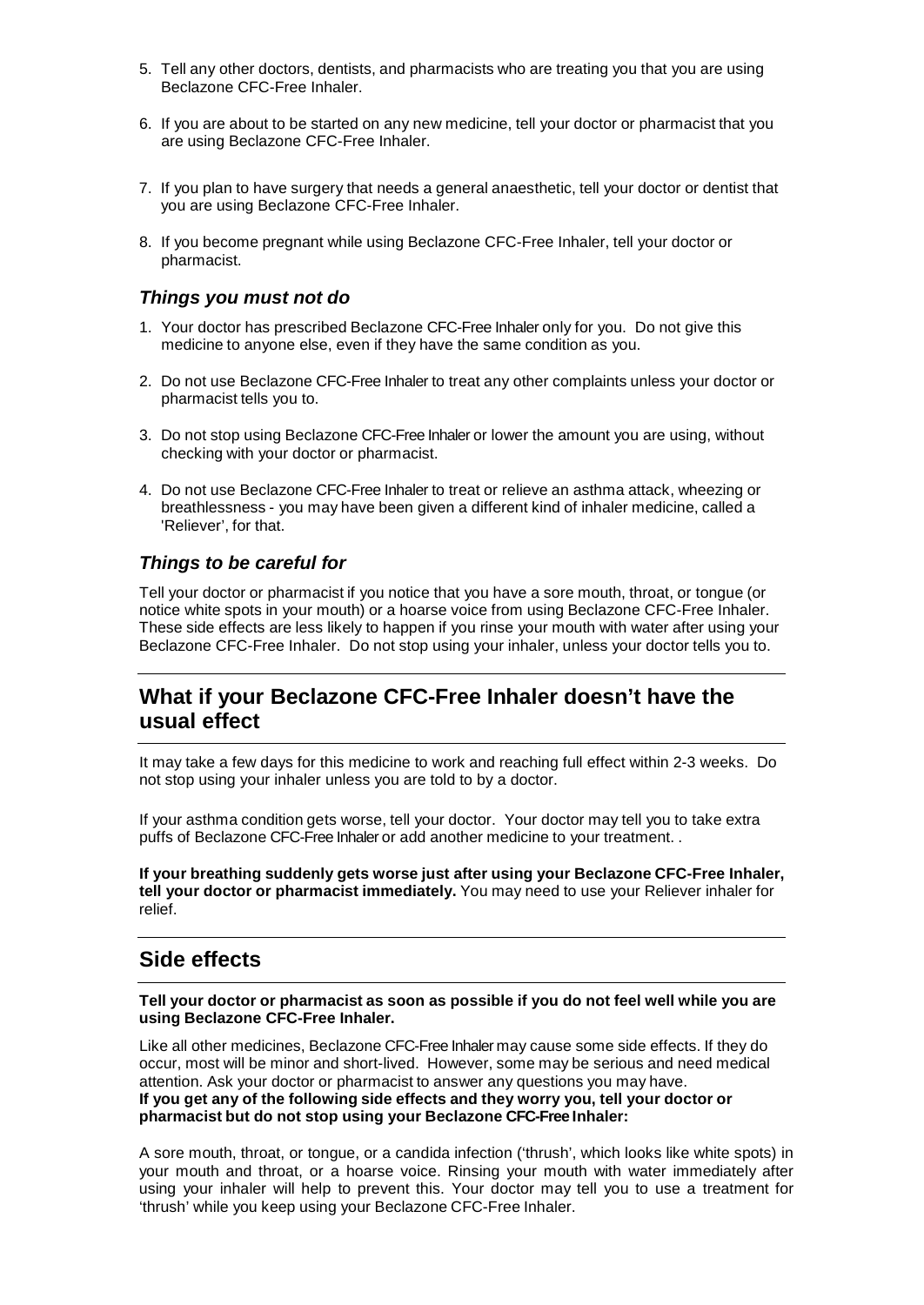Abdominal pain or vomiting. Treatment with inhaled corticosteroids may affect the normal production of corticosteroids in the body. If you feel unwell, with abdominal pain or vomiting, tell your doctor or pharmacist. This is important if you have had other stresses such as other illnesses, surgery or infection.

Very rarely this medicine may cause anxiety, sleeping problems, depression or feeling worried, restless, nervous, overexcited or irritable (mainly in children).

Very rarely, this medicine may cause allergic reactions including skin rashes or redness, or swelling of the face or throat. **If you have an allergic (hypersensitivity) reaction, you should stop using your inhaler and TELL YOUR DOCTOR IMMEDIATELY.** Symptoms include:

- Swelling of the face, lips, mouth or throat
- Severe skin rash or itching
- Difficulty breathing or swallowing
- Feeling faint or dizzy

Children and adolescents who are using high doses of inhaled corticosteroids for a very long time may grow more slowly than others. Your doctor may wish to check their height regularly.

Contact your doctor if you experience blurred vision or other visual disturbances.

Some people may get other side effects while using Beclazone CFC-Free Inhaler. Tell your doctor or pharmacist if you notice anything else that is making you feel unwell.

Do not be alarmed by this list of possible side effects. You may not experience any of them.

# **After using Beclazone CFC-Free Inhaler**

### *Cleaning*

Clean your inhaler at least once a week. It is important to keep your inhaler clean and dry, especially the mouthpiece – this will prevent deposits from building up. It may not work as well if it gets dirty.

#### **How to clean your inhaler**

Take the metal can from the plastic body and rinse the plastic body and the cap in warm water. Do not use very hot water to clean your inhaler.

Shake off any excess water and allow to air-dry fully. Leave the mouthpiece to dry overnight if possible, but do not use direct heat. Then put the can back in and replace the cap. Do not put the metal can into water. Failure to allow the mouthpiece to dry properly may result in blockage problems.

## *Storage*

Keep your Beclazone CFC-Free Inhaler in a place where children cannot reach it. Keep your Beclazone CFC-Free Inhaler in a cool dry place where the temperature stays below 25°C. Keep it away from frost, and do not store it in a refrigerator. Keep it away from direct sunlight and heat. Do not leave it in the car on hot days. Do not expose it to temperatures higher than 50°C.

As with most inhalers in metal cans, Beclazone CFC-Free Inhaler may not work as well when the can is very cold. To warm it, pull the metal can out from the plastic body and warm it in your hand for a few minutes. Do not warm the can in any other way. Push the can firmly back into its plastic body before using it again.

## *Disposal*

If your doctor tells you to stop using Beclazone CFC-Free Inhaler, or the inhaler has passed its expiry date, ask your pharmacist what to do with any inhalers that are left over. The metal can should not be broken, punctured or burnt, even when apparently empty. You can recycle the plastic body and cap along with other household plastics.